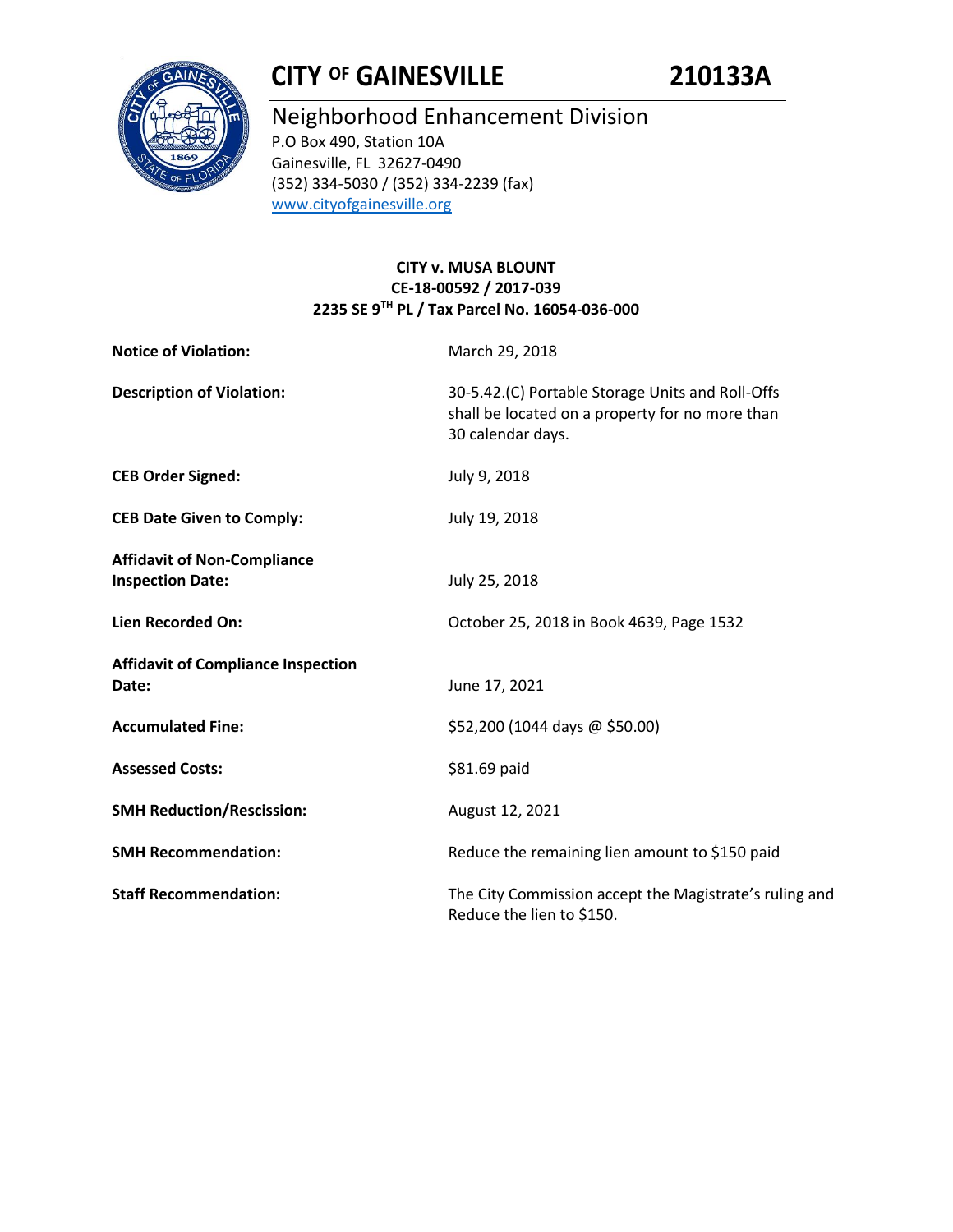Code Enforcement Division **September 16, 2021** CITY v. MUSA BLOUNT 2325 SE 9TH PL / Tax Parcel No. 16054-036-000 CE-18-00597 / 2018-068



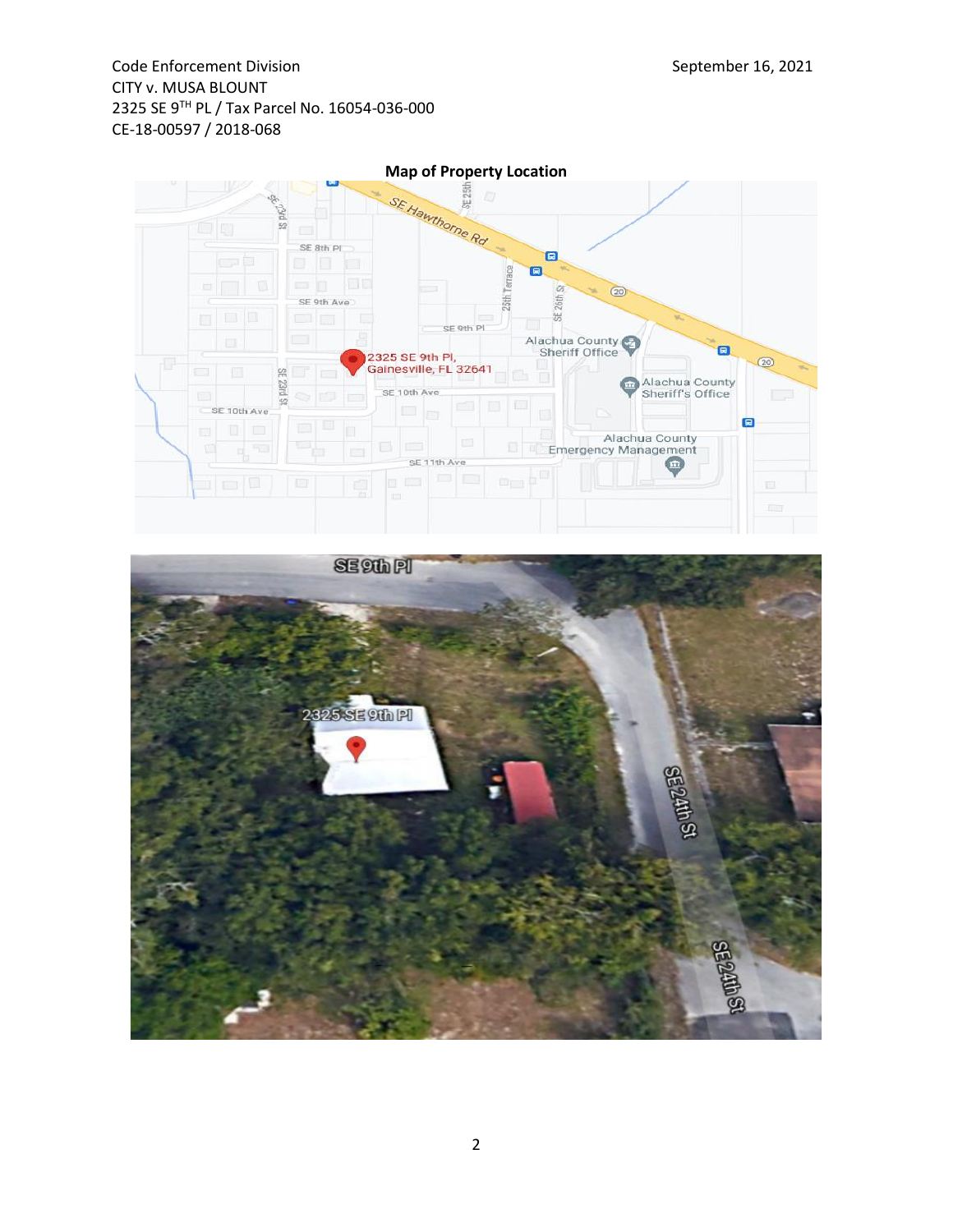#### SUMMARY:

This item is a request for the City Commission to consider an application for a lien reduction or rescission for 2325 SE 9TH PL. On March 29, 2018, a Notice of Violation was issued for violation of Sec. 30-122 (c), portable storage and roll-off on the property for more than 30 days. As the violation was not corrected by removing the roll-off, the case was heard on June 14, 2018 by the Magistrate and a Guilty verdict was obtained. The violation was to be corrected by July 19, 2018 or a fine of \$50 a day be assessed plus administrative costs of \$81.67.

The violation was not corrected by and fines of \$50 a day ran for 1,044 days until compliance was achieved, accumulating a total of \$52,200.

On July 30, 2021, Mr. Blount requested a reduction / rescission of the accumulated fines. His request is for a total rescission of the fines. He met with Pete Backhaus, Neighborhood Enhancement Manager and Andrew Persons, Planning and Development Director to discuss the violation and remedy. Mr. Blount submitted an improvement plan for the property that he estimated would be \$3,000 to implement.

The administrative costs have been paid and the property is in compliance with City Ordinances.

A Reduction/Rescission Hearing was held on August 12, 2021 before the Special Magistrate. Based on the information presented, the Magistrate recommended the remaining amount of the lien be reduced to \$150 and paid within 15-days. Payment was received on August 23, 2021 by cashier's check from Mr. Blount. Staff is recommending the Commission accept the Magistrate's recommendation for reduction.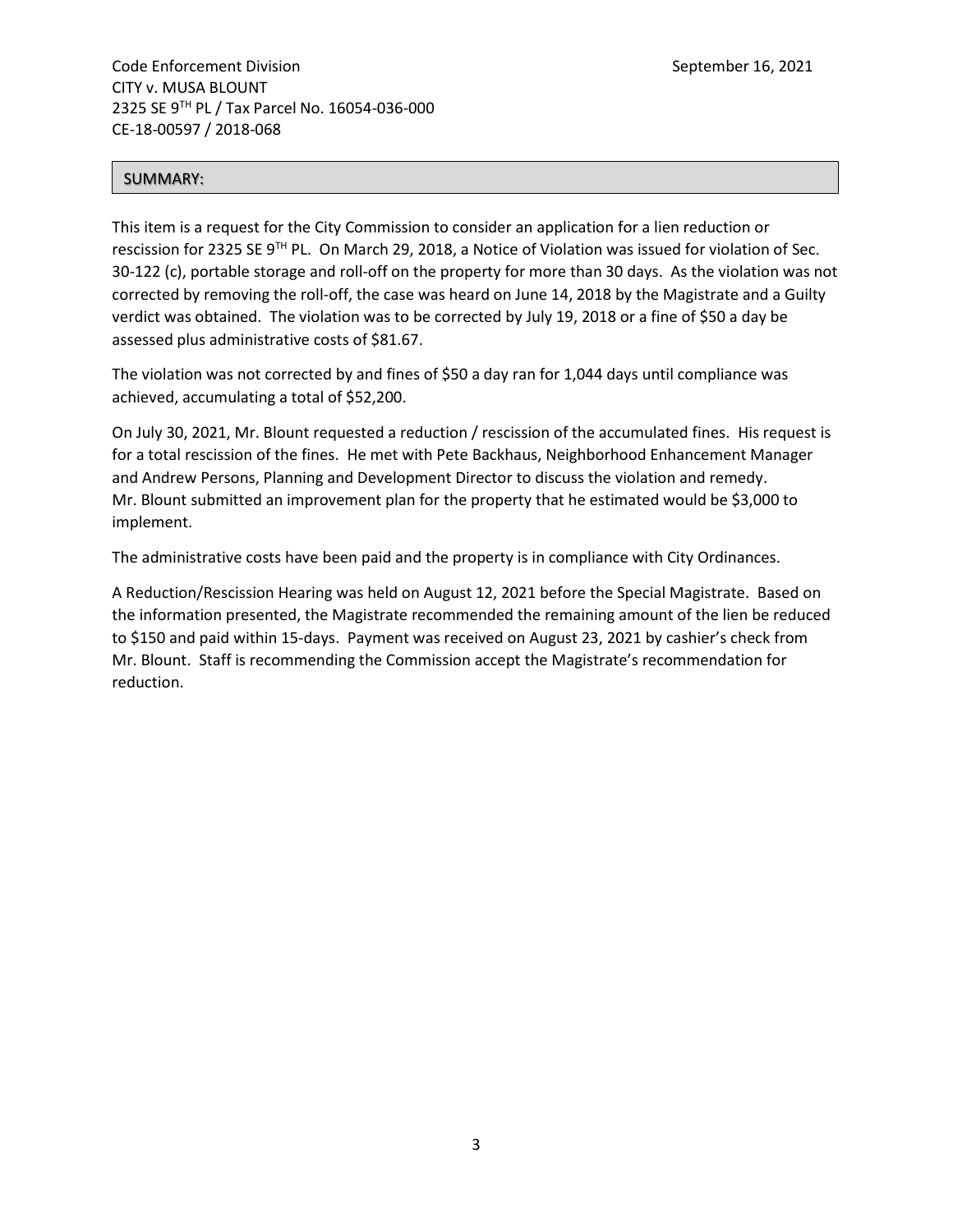Code Enforcement Division Code Enforcement Division CITY v. MUSA BLOUNT 2325 SE 9TH PL / Tax Parcel No. 16054-036-000 CE-18-00597 / 2018-068



3/29/18 - Photo was taken by Steve Baker and accurately reflected the condition of the property at the time it was taken.